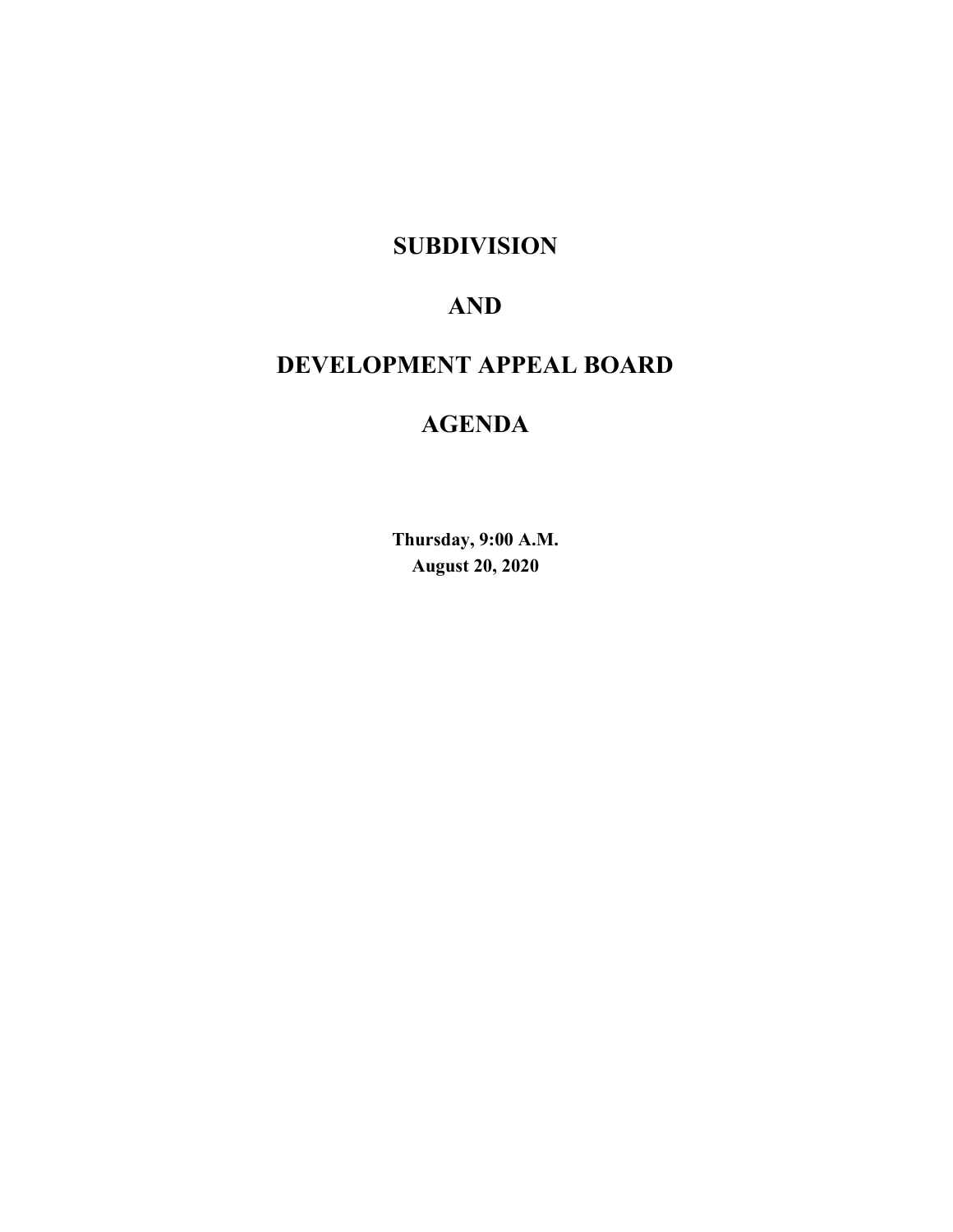## **SUBDIVISION AND DEVELOPMENT APPEAL BOARD**

| 9:00 A.M.    | $SDAB-D-20-108$ |                                                                                                                                              |
|--------------|-----------------|----------------------------------------------------------------------------------------------------------------------------------------------|
|              |                 | Construct an Accessory Building (detached<br>Garage, 11.45m x 11.95m) and to demolish an<br>Accessory building (detached Garage)             |
|              |                 | 6041 - 107A Street NW<br>Project No.: 363059204-002                                                                                          |
| <b>NOTE:</b> |                 | Unless otherwise stated, all references to "Section numbers" in this Agenda<br>refer to the authority under the Edmonton Zoning Bylaw 12800. |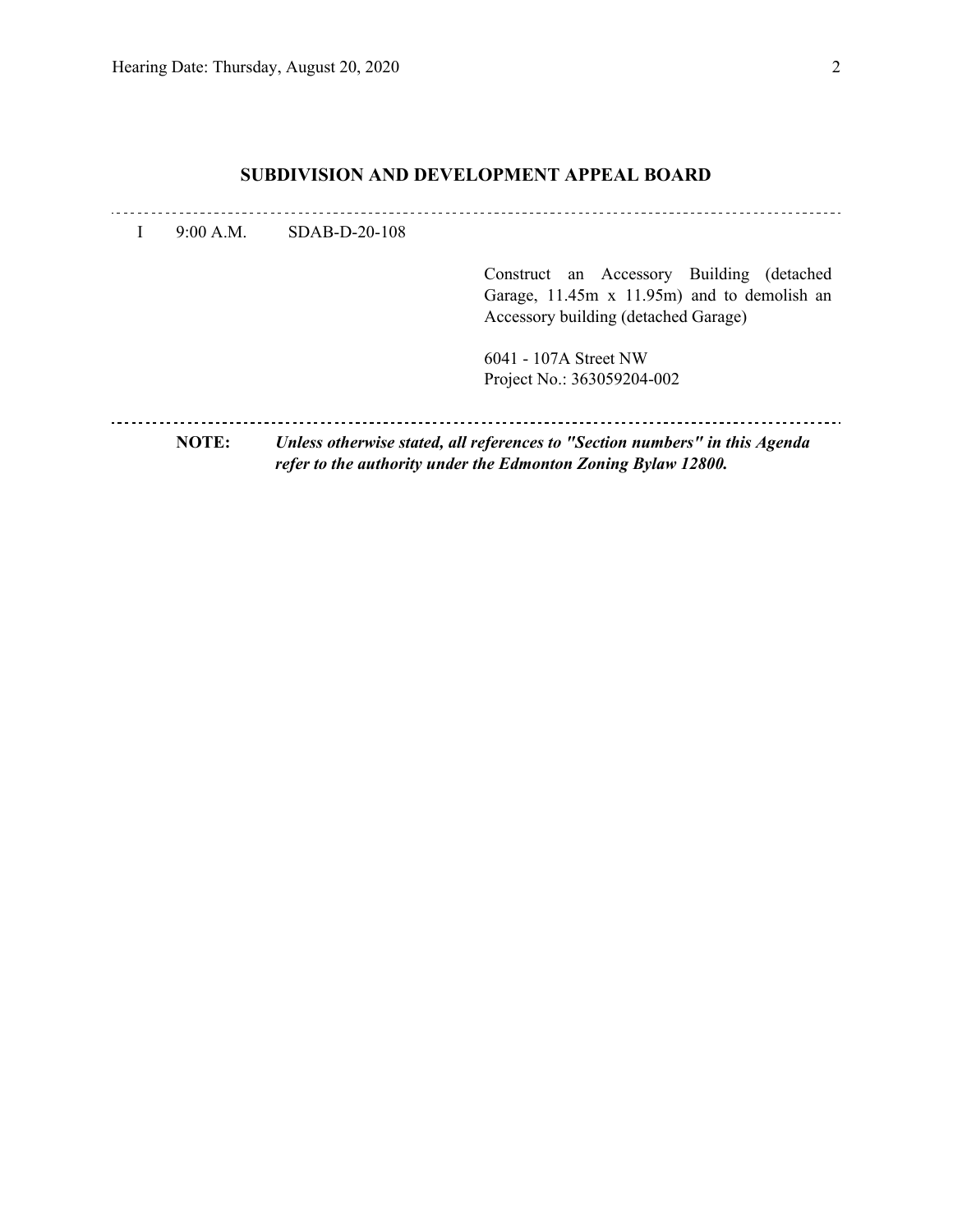### **ITEM I: 9:00 A.M. FILE: SDAB-D-20-108**

|                                                          | AN APPEAL FROM THE DECISION OF THE DEVELOPMENT OFFICER                                                                           |
|----------------------------------------------------------|----------------------------------------------------------------------------------------------------------------------------------|
| <b>APPELLANT:</b>                                        |                                                                                                                                  |
| <b>APPLICATION NO.:</b>                                  | 363059204-002                                                                                                                    |
| <b>APPLICATION TO:</b>                                   | Construct an Accessory Building (detached Garage,<br>11.45m x 11.95m) and to demolish an Accessory building<br>(detached Garage) |
| <b>DECISION OF THE</b><br>DEVELOPMENT AUTHORITY: Refused |                                                                                                                                  |
| <b>DECISION DATE:</b>                                    | July 21, 2020                                                                                                                    |
| <b>DATE OF APPEAL:</b>                                   | July 26, 2020                                                                                                                    |
| MUNICIPAL DESCRIPTION<br>OF SUBJECT PROPERTY:            | 6041 - 107A Street NW                                                                                                            |

LEGAL DESCRIPTION: Plan 3756HW Blk 31 Lot 43

ZONE: (RF1) Single Detached Residential Zone

OVERLAY: Mature Neighbourhood Overlay

STATUTORY PLAN: N/A

### *Grounds for Appeal*

The Appellant provided the following reasons for appealing the decision of the Development Authority:

Dear members of the Subdivision and Development Appeals Board,

Thank you for your consideration of my appeal for a garage development at 6041 107A street, Edmonton, AB.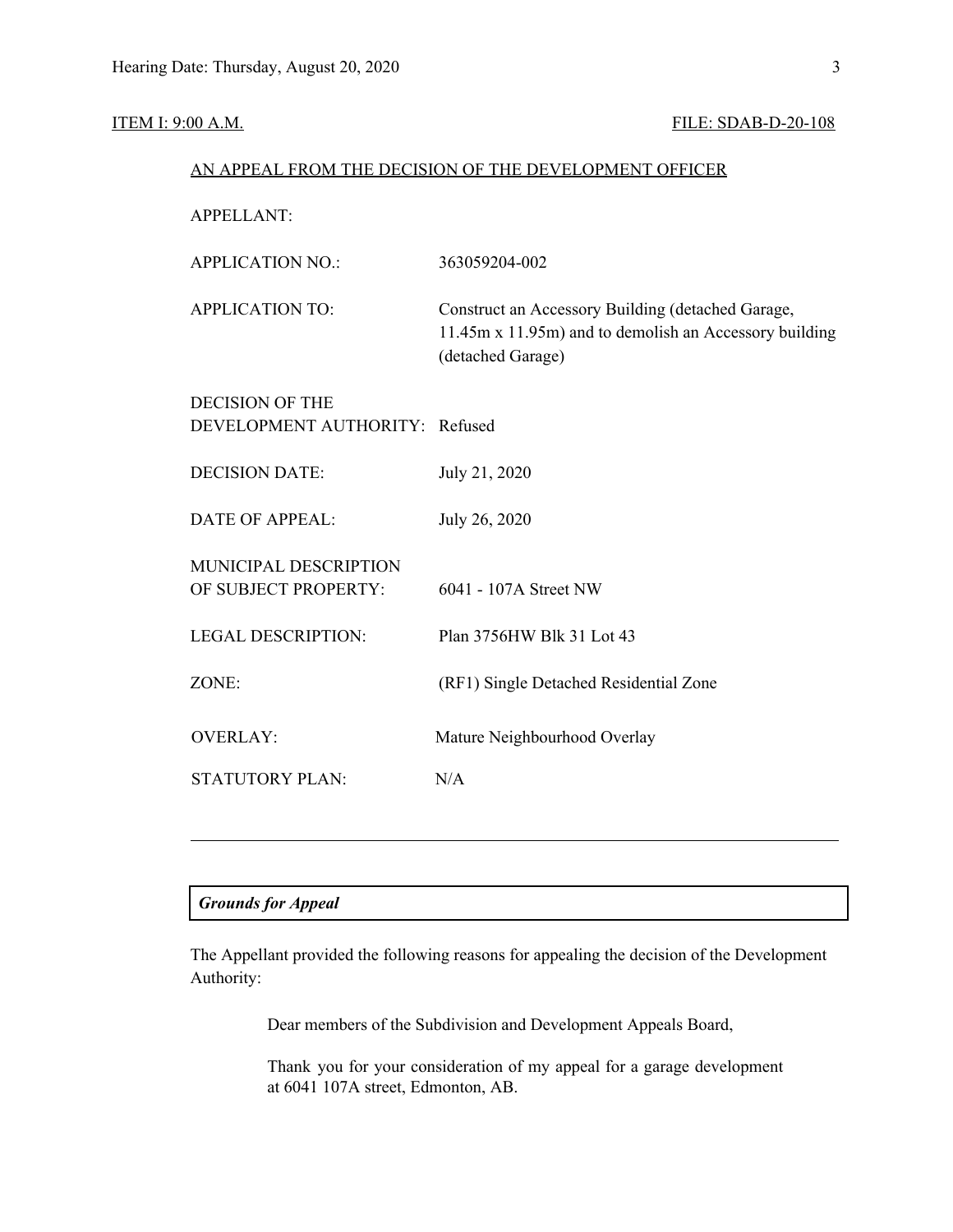I purchased this property in October 2019 with the intent to replace the current garage with a home workspace where I can create artworks, and further develop my craft of glassblowing. I am an internationally renowned glass artist who truly believes that a creative glassblowing studio will not only enhance, but improve upon my neighbourhood and city. If you would like to know more about glassblowing you can watch me create on the Netflix show 'Blown Away'.

Due to the specific requirements of the glass blowing practice, we have had to make some design decisions that exceed the bylaw in the areas of site coverage, and height. This garage workshop would require an accessory building site coverage variance of 2% (from 12% to 14%), and a height variance of 1.38m at the midpoint, and 0.34m at the ridge line to ensure a safe and functional work environment. The total site coverage (including the primary residence) would still be well below the bylaw (37% of an allowable 40%), and the height would still be below what would be allowed if the building were developed as a garden suite, rather than a garage/workshop (5.8m where 6.5m would be allowed).

I have been in communication directly with my neighbours, ensuring that they are not surprised by the development, and that any concerns they may have are addressed in the design. Out of all the neighbours I have talked to, I have received nothing but support and excitement for this endeavour.

Please review the supplementary information I have included (drawings, rendering, shadow study), as well as information regarding my art practice, and communications.

#### *General Matters*

#### **Appeal Information:**

The *Municipal Government Act*, RSA 2000, c M-26 states the following:

#### **Grounds for Appeal**

**685(1)** If a development authority

- (a) fails or refuses to issue a development permit to a person,
- (b) issues a development permit subject to conditions, or
- (c) issues an order under section 645,

the person applying for the permit or affected by the order under section 645 may appeal to the subdivision and development appeal board.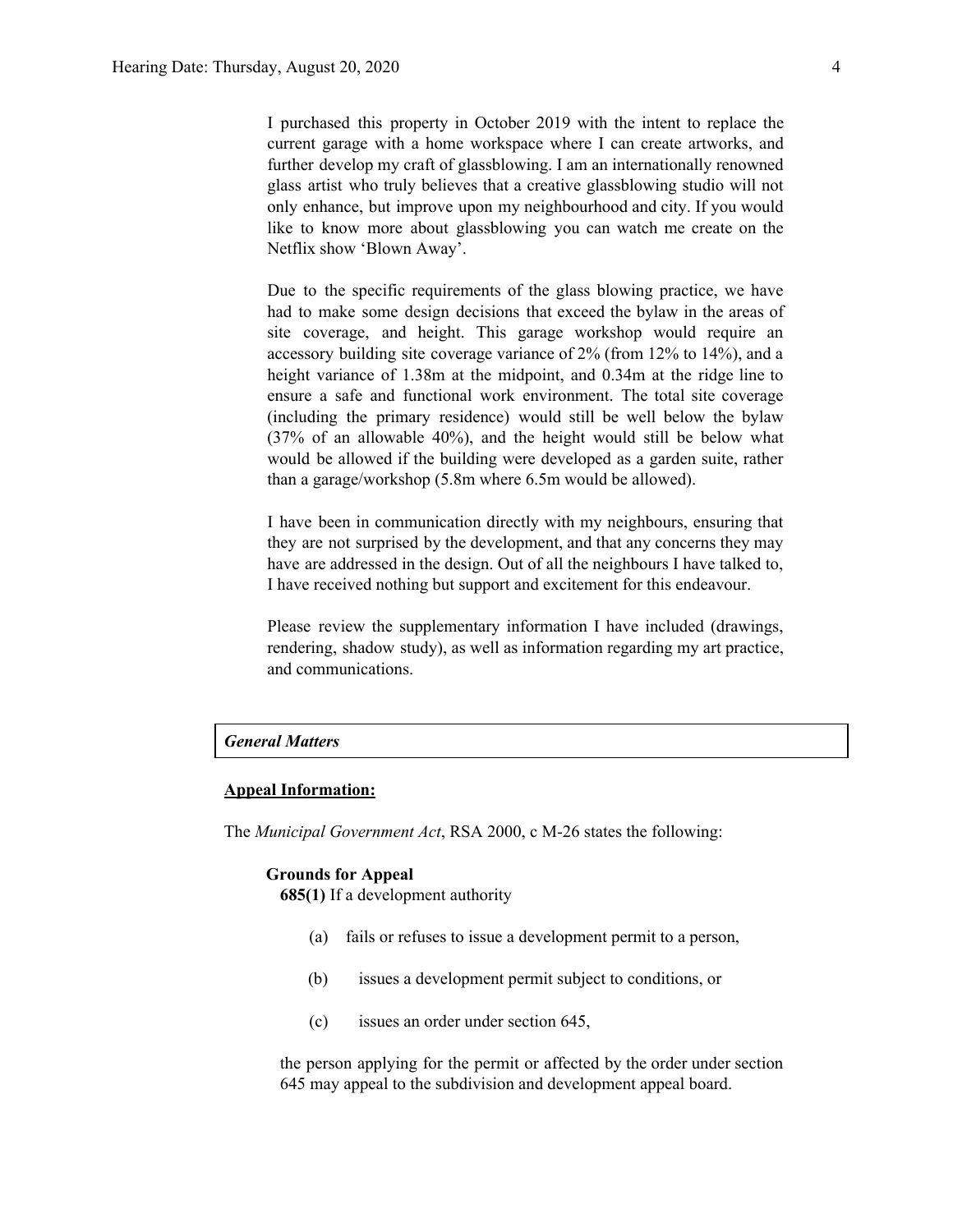**(2)** In addition to an applicant under subsection (1), any person affected by an order, decision or development permit made or issued by a development authority may appeal to the subdivision and development appeal board.

#### **Appeals**

**686(1)** A development appeal to a subdivision and development appeal board is commenced by filing a notice of the appeal, containing reasons, with the board,

- (a) in the case of an appeal made by a person referred to in section 685(1)
	- (i) with respect to an application for a development permit,
		- (A) within 21 days after the date on which the written decision is given under section 642, or
		- (B) if no decision is made with respect to the application within the 40-day period, or within any extension of that period under section 684, within 21 days after the date the period or extension expires,

or

- (ii) with respect to an order under section 645, within 21 days after the date on which the order is made, or
- (b) in the case of an appeal made by a person referred to in section 685(2), within 21 days after the date on which the notice of the issuance of the permit was given in accordance with the land use bylaw.

#### **Hearing and Decision**

**687(3)** In determining an appeal, the subdivision and development appeal board

…

- (a.1) must comply with the land use policies;
- (a.2) subject to section 638, must comply with any applicable statutory plans;
- (a.3) subject to clause (d), must comply with any land use bylaw in effect;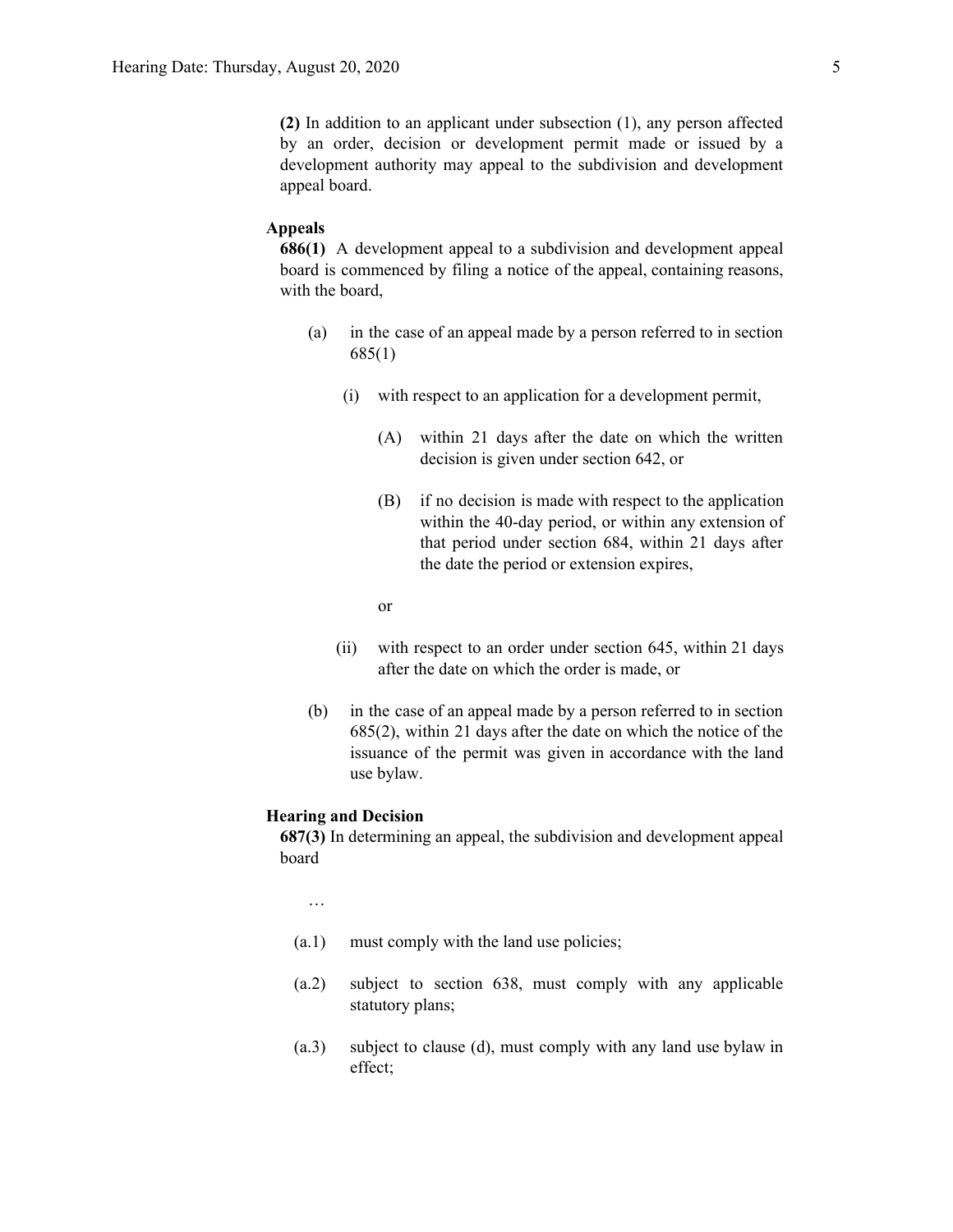- (a.4) must comply with the applicable requirements of the regulations under the *Gaming, Liquor and Cannabis Act* respecting the location of premises described in a cannabis licence and distances between those premises and other premises;
	- …
	- (c) may confirm, revoke or vary the order, decision or development permit or any condition attached to any of them or make or substitute an order, decision or permit of its own;
	- (d) may make an order or decision or issue or confirm the issue of a development permit even though the proposed development does not comply with the land use bylaw if, in its opinion,
		- (i) the proposed development would not
			- (A) unduly interfere with the amenities of the neighbourhood, or
			- (B) materially interfere with or affect the use, enjoyment or value of neighbouring parcels of land,

and

(ii) the proposed development conforms with the use prescribed for that land or building in the land use bylaw.

#### **General Provisions from the** *Edmonton Zoning Bylaw:*

Under section 110.2(6), **Single Detached Housing** is a **Permitted Use** in the **(RF1) Single Detached Residential Zone.**

Under section 6.1, **Accessory** means:

when used to describe a Use or building, a Use or building naturally or normally incidental, subordinate, and devoted to the principal Use or building, and located on the same lot or Site.

Under section 6.1, **Garage** means "an Accessory building, or part of a principal building designed and used primarily for the storage of motor vehicles and includes a carport."

Section 110.1 states that the **General Purpose** of the **(RF1) Single Detached Residential Zone** is: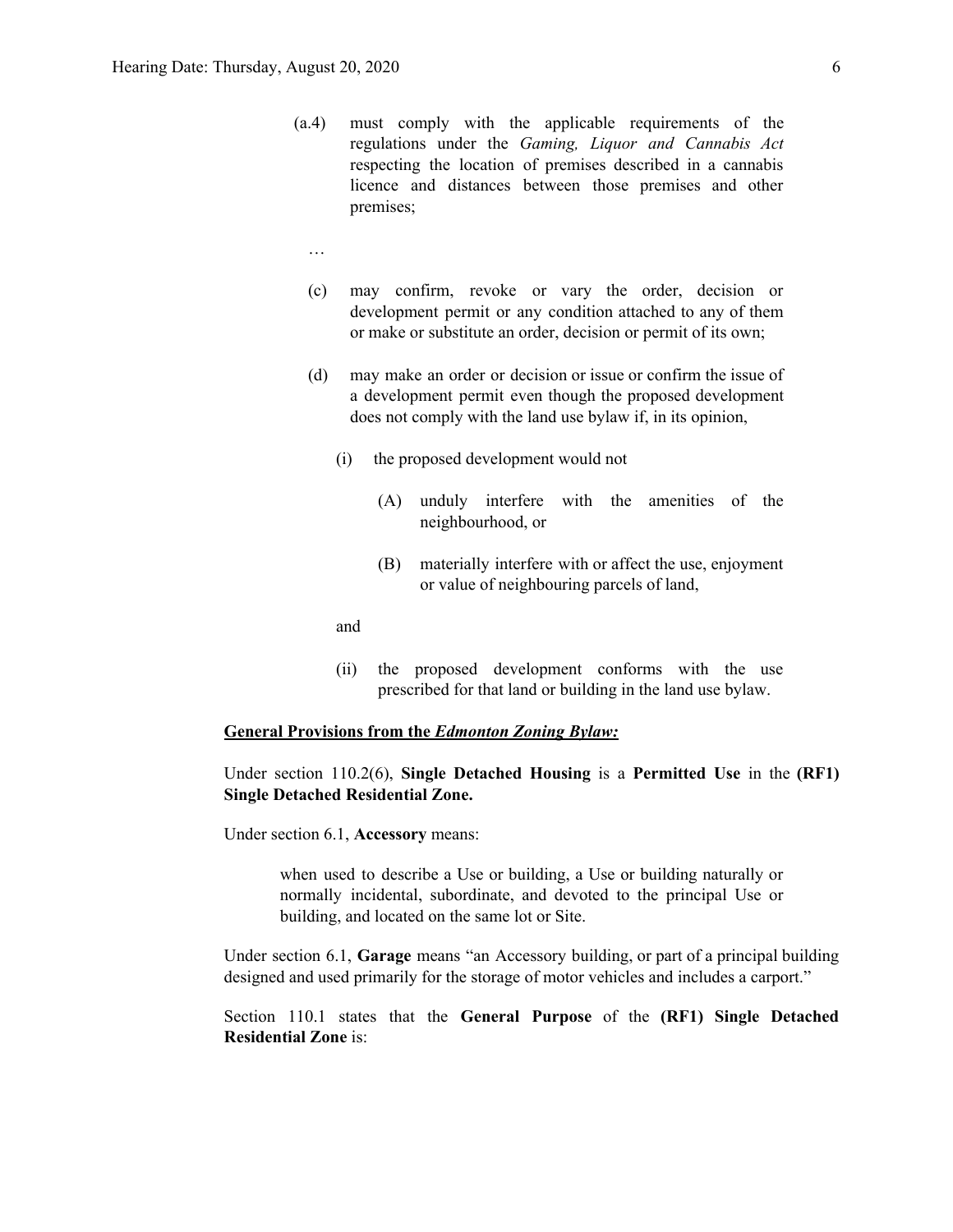to provide for Single Detached Housing while allowing other forms of small scale housing in the form of Secondary Suites, Garden Suites, Semi-detached Housing and Duplex Housing.

Section 814.1 states that the **General Purpose** of the **Mature Neighbourhood Overlay** is:

to encourage and strengthen the pedestrian-oriented character of Edmonton's main street commercial areas that are located in proximity to residential and transit-oriented areas, by providing visual interest, transparent storefront displays, and amenities for pedestrians.

#### *Site Coverage*

Section  $110.4(6)(a)$  states:

Maximum Site Coverage shall be as follows:

|                                                                     | Principal<br>Dwelling /<br>building | Accessory<br>building | Principal<br>building<br>with<br>attached<br>Garage | <b>Total Site</b><br>Coverage |
|---------------------------------------------------------------------|-------------------------------------|-----------------------|-----------------------------------------------------|-------------------------------|
| Single Detached<br>Housing<br>Site greater<br>than $300 \text{ m2}$ | 28%                                 | 12%                   | 40%                                                 | 40%                           |

Under section 6.1, **Site Coverage** means:

the total horizontal area of all buildings or structures on a Site which are located at or higher than 1.0 m above Grade, including Accessory buildings or Structures, calculated by perpendicular projection onto a horizontal plane from one point located at an infinite distance above all buildings and structures on the Site. This definition shall not include:

- a. steps, eaves, cornices, and similar projections;
- b. driveways, aisles and parking lots unless they are part of a Parking Garage which extends 1.0 m or more above Grade; or
- c. unenclosed inner and outer courts, terraces and patios where these are less than 1.0 m above Grade.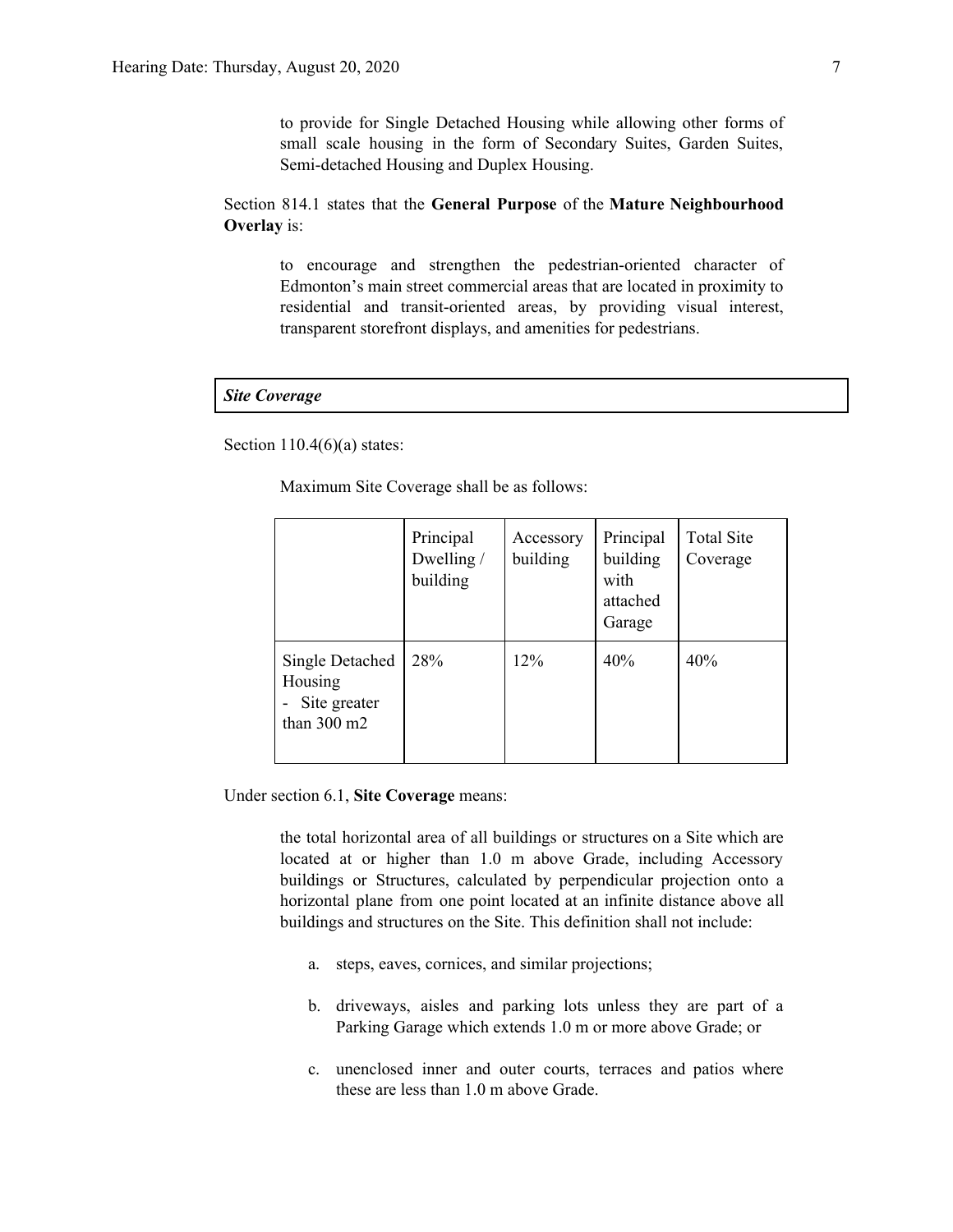#### **Development Officers Determination**

**1. The maximum Site area for an Accessory Building is 12%. (Section 110.4.6.a.)**

**Proposed: 14% Exceeds by: 2%**

[unedited]

### *Height*

Section 50.3(3) provides the following to Accessory Buildings in Residential Zones:

an Accessory building or structure shall not exceed 4.3 m in Height.

Under section 6.1, **Height** means "a vertical distance between two points."

#### **Development Officers Determination**

**2. An Accessory building or structure shall not exceed 4.3 m in Height (Section 50.3.3.)**

**Proposed: 5.68 m Exceeds by: 1.38 m**

[unedited]

#### *Height and Grade*

Section 52.2(c) states:

Where the maximum Height as determined by Section 52.1 is measured to the midpoint, the ridge line of the roof shall not extend more than 1.5 m above the maximum permitted building Height of the Zone or overlay, or in the case of a Garden Suite the maximum permitted building Height in accordance with [Section](http://webdocs.edmonton.ca/InfraPlan/zoningbylaw/ZoningBylaw/Part1/Special_Land/87_Garage_and_Garden_Suites.htm) 87 of this Bylaw.

### **Development Officers Determination**

**3. Where the maximum Height as determined by Section 52.1 is measured to the midpoint, the ridge line of the roof shall not**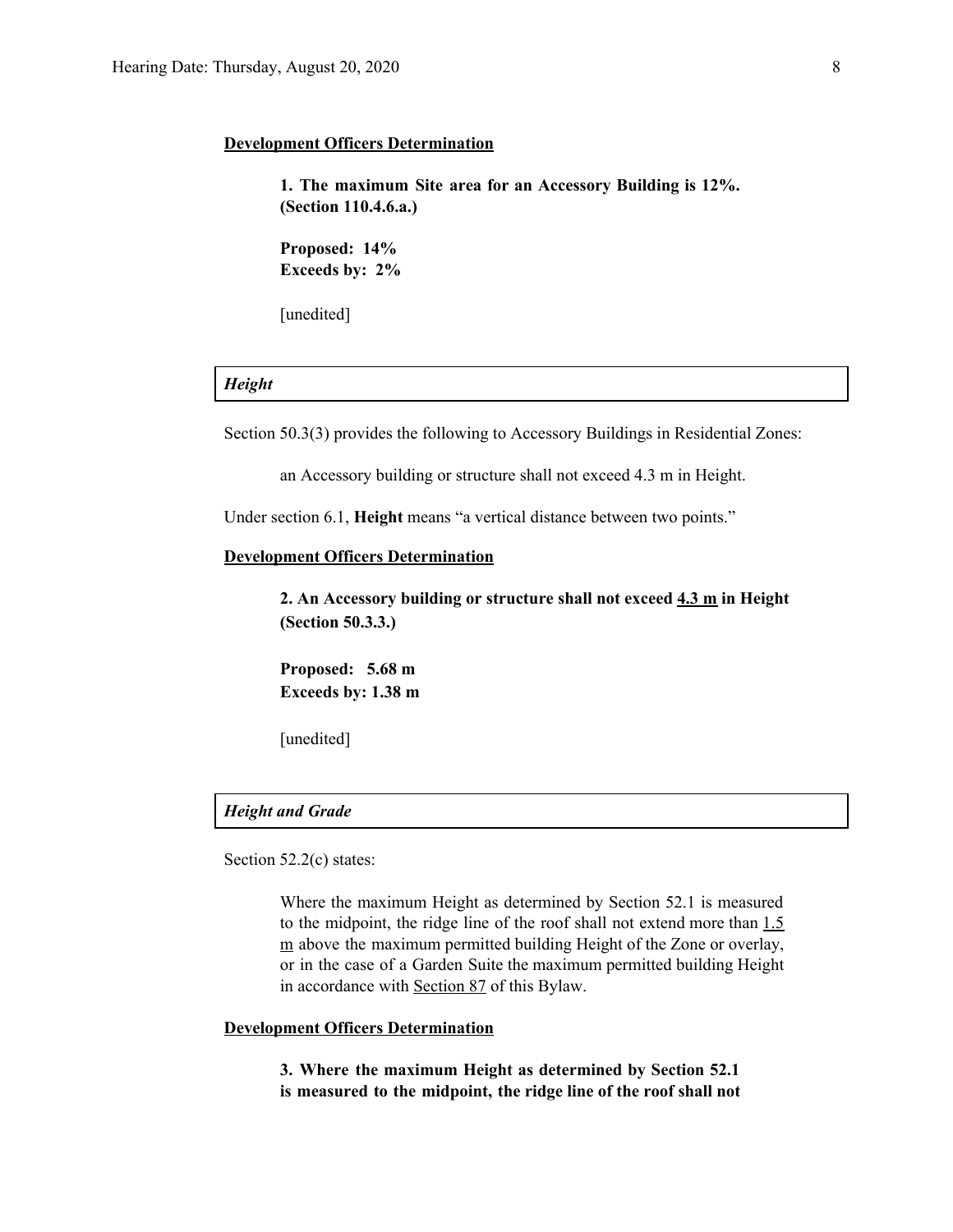**extend more than 1.5 m above the maximum permitted building Height of the Zone or overlay (Section 52.2.c.)**

**Permitted 4.3 m + 1.5 m = 5.8 m Proposed: 6.14 m Exceeds by: 0.34 m**

[unedited]

### Notice to Applicant/Appellant

Provincial legislation requires that the Subdivision and Development Appeal Board issue its official decision in writing within fifteen days of the conclusion of the hearing.

 $\mathcal{L}_\text{max} = \frac{1}{2} \sum_{i=1}^n \mathcal{L}_\text{max} = \frac{1}{2} \sum_{i=1}^n \mathcal{L}_\text{max} = \frac{1}{2} \sum_{i=1}^n \mathcal{L}_\text{max} = \frac{1}{2} \sum_{i=1}^n \mathcal{L}_\text{max} = \frac{1}{2} \sum_{i=1}^n \mathcal{L}_\text{max} = \frac{1}{2} \sum_{i=1}^n \mathcal{L}_\text{max} = \frac{1}{2} \sum_{i=1}^n \mathcal{L}_\text{max} = \frac{1}{2} \sum_{i=$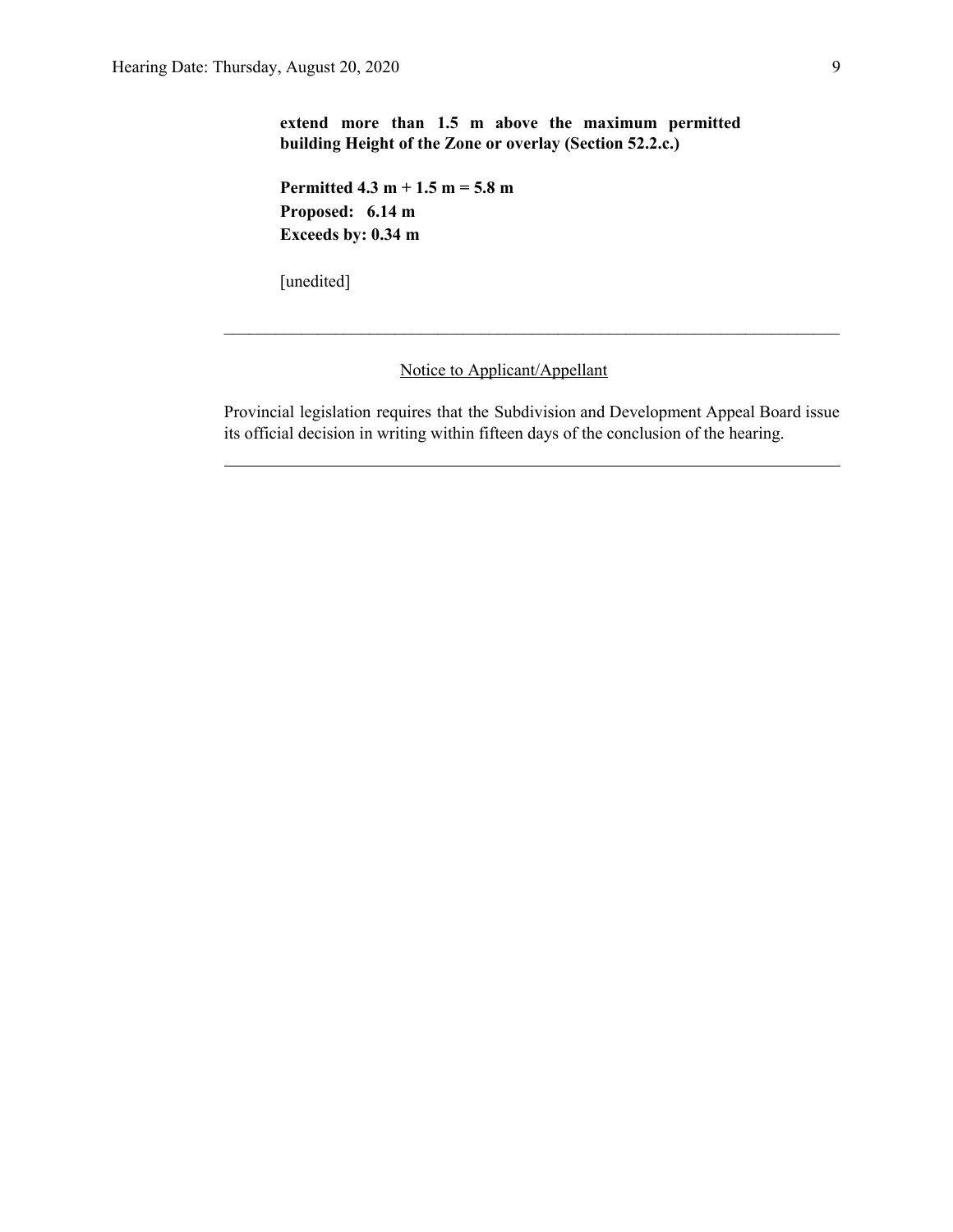| <b>Edmonton</b>                                                                                                                                                                                                                            | Project Number: 363059204-002<br><b>Application Date:</b><br>JUN 01, 2020<br>Printed:<br>July 21, 2020 at 3:02 PM<br><b>Application for</b><br>Page:<br>$1$ of $2$ |  |  |  |  |  |  |  |
|--------------------------------------------------------------------------------------------------------------------------------------------------------------------------------------------------------------------------------------------|--------------------------------------------------------------------------------------------------------------------------------------------------------------------|--|--|--|--|--|--|--|
| <b>Home Improvement Permit</b>                                                                                                                                                                                                             |                                                                                                                                                                    |  |  |  |  |  |  |  |
| This document is a Development Permit Decision for the development application described below.                                                                                                                                            |                                                                                                                                                                    |  |  |  |  |  |  |  |
| <b>Applicant</b><br>Property Address(es) and Legal Description(s)<br>6041 - 107A STREET NW<br>Plan 3756HW Blk 31 Lot 43                                                                                                                    |                                                                                                                                                                    |  |  |  |  |  |  |  |
|                                                                                                                                                                                                                                            | <b>Location(s) of Work</b>                                                                                                                                         |  |  |  |  |  |  |  |
|                                                                                                                                                                                                                                            | Suite:<br>6041 - 107A STREET NW                                                                                                                                    |  |  |  |  |  |  |  |
|                                                                                                                                                                                                                                            | Entryway: 6041 - 107A STREET NW                                                                                                                                    |  |  |  |  |  |  |  |
|                                                                                                                                                                                                                                            | Building: 6041 - 107A STREET NW                                                                                                                                    |  |  |  |  |  |  |  |
| <b>Scope of Application</b>                                                                                                                                                                                                                | To construct an Accessory Building (detached Garage, 11.45m x 11.95m) and to demolish an Accessory building (detached Garage).                                     |  |  |  |  |  |  |  |
| <b>Permit Details</b>                                                                                                                                                                                                                      |                                                                                                                                                                    |  |  |  |  |  |  |  |
|                                                                                                                                                                                                                                            |                                                                                                                                                                    |  |  |  |  |  |  |  |
| Class Of Permit: Class B                                                                                                                                                                                                                   | Site Area (sq. m.): \$01.02                                                                                                                                        |  |  |  |  |  |  |  |
| Stat. Plan Overlay/Annex Area: Mature Neighbourhood<br>Overlay                                                                                                                                                                             |                                                                                                                                                                    |  |  |  |  |  |  |  |
| <b>Development Application Decision</b>                                                                                                                                                                                                    |                                                                                                                                                                    |  |  |  |  |  |  |  |
| Refused                                                                                                                                                                                                                                    |                                                                                                                                                                    |  |  |  |  |  |  |  |
| <b>Issue Date:</b><br><b>Development Authority: FOLKMAN, JEREMY</b>                                                                                                                                                                        |                                                                                                                                                                    |  |  |  |  |  |  |  |
| <b>Reason for Refusal</b><br>1. The minimum Site area for an Accessory Building is 12%. (Section 110.4.6.a.)                                                                                                                               |                                                                                                                                                                    |  |  |  |  |  |  |  |
| Proposed: 14%<br>Exceeds by: 2%                                                                                                                                                                                                            |                                                                                                                                                                    |  |  |  |  |  |  |  |
| 2. An Accessory building or structure shall not exceed 4.3 m in Height (Section 50.3.3.)                                                                                                                                                   |                                                                                                                                                                    |  |  |  |  |  |  |  |
| Proposed: 5.68 m<br>Exceeds by: 1.38 m                                                                                                                                                                                                     |                                                                                                                                                                    |  |  |  |  |  |  |  |
| 3. Where the maximum Height as determined by Section 52.1 is measured to the midpoint, the ridge line of the roof shall not extend<br>more than 1.5 m above the maximum permitted building Height of the Zone or overlay (Section 52.2.c.) |                                                                                                                                                                    |  |  |  |  |  |  |  |
| Permitted $4.3 m + 1.5 m = 5.8 m$<br>Proposed: 6.14 m<br>Exceeds by: 0.34 m                                                                                                                                                                |                                                                                                                                                                    |  |  |  |  |  |  |  |
| <b>Rights of Appeal</b><br>The Applicant has the right of appeal within 21 days after the date on which the decision is made, as outlined in Section 683<br>through 689 of the Municipal Government Act.                                   |                                                                                                                                                                    |  |  |  |  |  |  |  |
| <b>Building Permit Decision</b>                                                                                                                                                                                                            |                                                                                                                                                                    |  |  |  |  |  |  |  |
| Refused                                                                                                                                                                                                                                    |                                                                                                                                                                    |  |  |  |  |  |  |  |
| Fees                                                                                                                                                                                                                                       |                                                                                                                                                                    |  |  |  |  |  |  |  |
| <b>Fee Amount</b>                                                                                                                                                                                                                          | <b>Amount Paid</b><br>Receipt#<br><b>Date Paid</b>                                                                                                                 |  |  |  |  |  |  |  |
| <b>THIS IS NOT A PERMIT</b>                                                                                                                                                                                                                |                                                                                                                                                                    |  |  |  |  |  |  |  |
|                                                                                                                                                                                                                                            |                                                                                                                                                                    |  |  |  |  |  |  |  |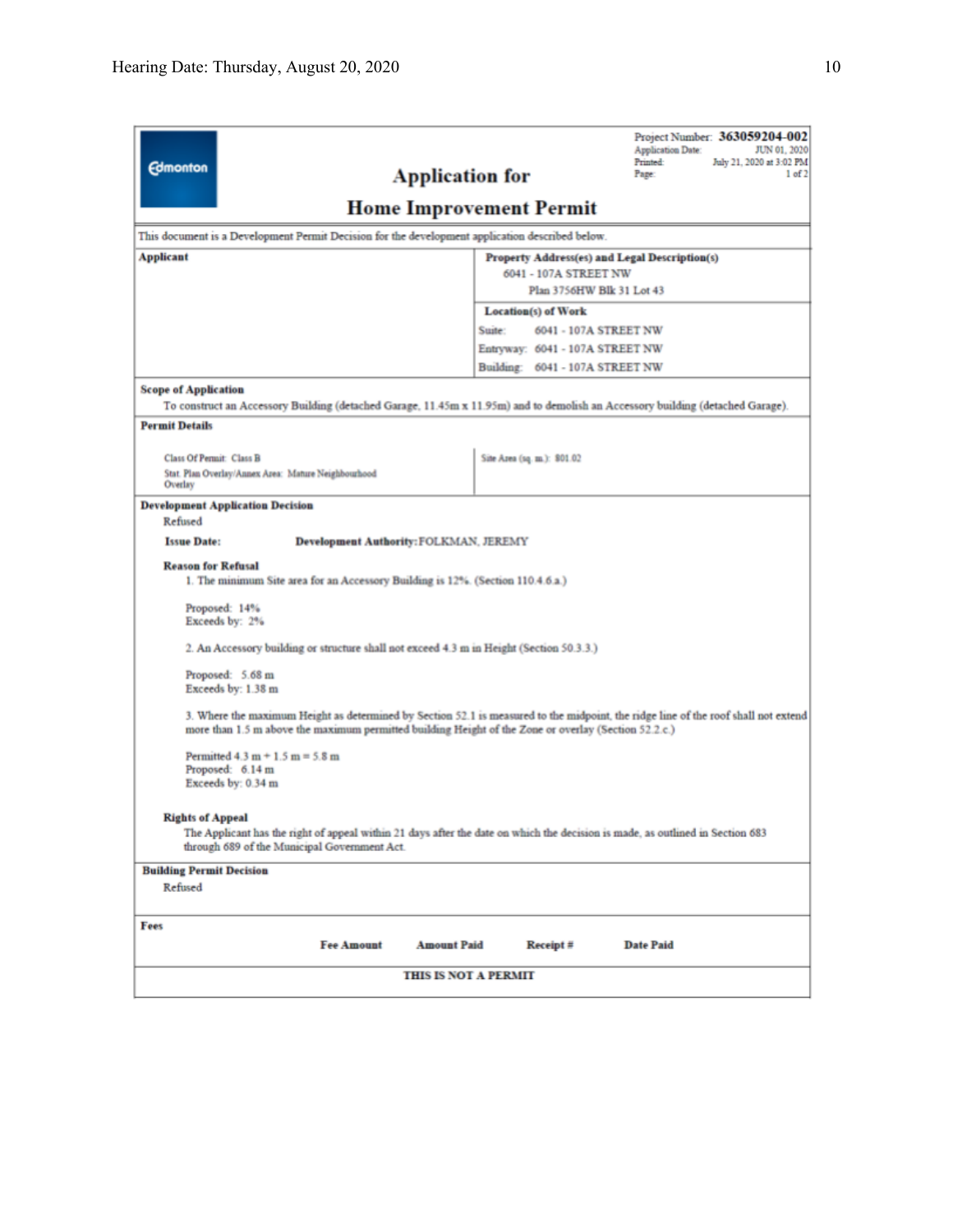|                                                    |                   | <b>Application for</b> |                 | Printed:<br>Page: | July 21, 2020 at 3:02 PM<br>$2$ of $2$ |  |  |  |  |  |
|----------------------------------------------------|-------------------|------------------------|-----------------|-------------------|----------------------------------------|--|--|--|--|--|
| <b>Home Improvement Permit</b>                     |                   |                        |                 |                   |                                        |  |  |  |  |  |
| Fees                                               |                   |                        |                 |                   |                                        |  |  |  |  |  |
|                                                    | <b>Fee Amount</b> | <b>Amount Paid</b>     | Receipt#        | <b>Date Paid</b>  |                                        |  |  |  |  |  |
| <b>Building Permit Fee (Demolition)</b>            | \$112.00          | \$112.00               | 962067040950001 | Jun 02, 2020      |                                        |  |  |  |  |  |
| Development Application Fee                        | \$120.00          | \$120.00               | 962067040950001 | Jun 02, 2020      |                                        |  |  |  |  |  |
| <b>Building Permit Fee (Accessory</b><br>Building) | \$112.00          | \$112.00               | 962067040950001 | Jun 02, 2020      |                                        |  |  |  |  |  |
| Safety Codes Fee                                   | \$8.96            | \$8.96                 | 962067040950001 | Jun 02, 2020      |                                        |  |  |  |  |  |
| Total GST Amount:                                  | \$0.00            |                        |                 |                   |                                        |  |  |  |  |  |
| <b>Totals for Permit:</b>                          | \$352.96          | \$352.96               |                 |                   |                                        |  |  |  |  |  |
|                                                    |                   |                        |                 |                   |                                        |  |  |  |  |  |
|                                                    |                   |                        |                 |                   |                                        |  |  |  |  |  |
|                                                    |                   |                        |                 |                   |                                        |  |  |  |  |  |
|                                                    |                   |                        |                 |                   |                                        |  |  |  |  |  |
|                                                    |                   |                        |                 |                   |                                        |  |  |  |  |  |
|                                                    |                   |                        |                 |                   |                                        |  |  |  |  |  |
|                                                    |                   |                        |                 |                   |                                        |  |  |  |  |  |
|                                                    |                   |                        |                 |                   |                                        |  |  |  |  |  |
|                                                    |                   |                        |                 |                   |                                        |  |  |  |  |  |
|                                                    |                   |                        |                 |                   |                                        |  |  |  |  |  |
|                                                    |                   |                        |                 |                   |                                        |  |  |  |  |  |
|                                                    |                   |                        |                 |                   |                                        |  |  |  |  |  |
|                                                    |                   |                        |                 |                   |                                        |  |  |  |  |  |
|                                                    |                   |                        |                 |                   |                                        |  |  |  |  |  |
|                                                    |                   |                        |                 |                   |                                        |  |  |  |  |  |
|                                                    |                   |                        |                 |                   |                                        |  |  |  |  |  |
|                                                    |                   |                        |                 |                   |                                        |  |  |  |  |  |
|                                                    |                   |                        |                 |                   |                                        |  |  |  |  |  |
|                                                    |                   |                        |                 |                   |                                        |  |  |  |  |  |
|                                                    |                   |                        |                 |                   |                                        |  |  |  |  |  |
|                                                    |                   | THIS IS NOT A PERMIT   |                 |                   |                                        |  |  |  |  |  |